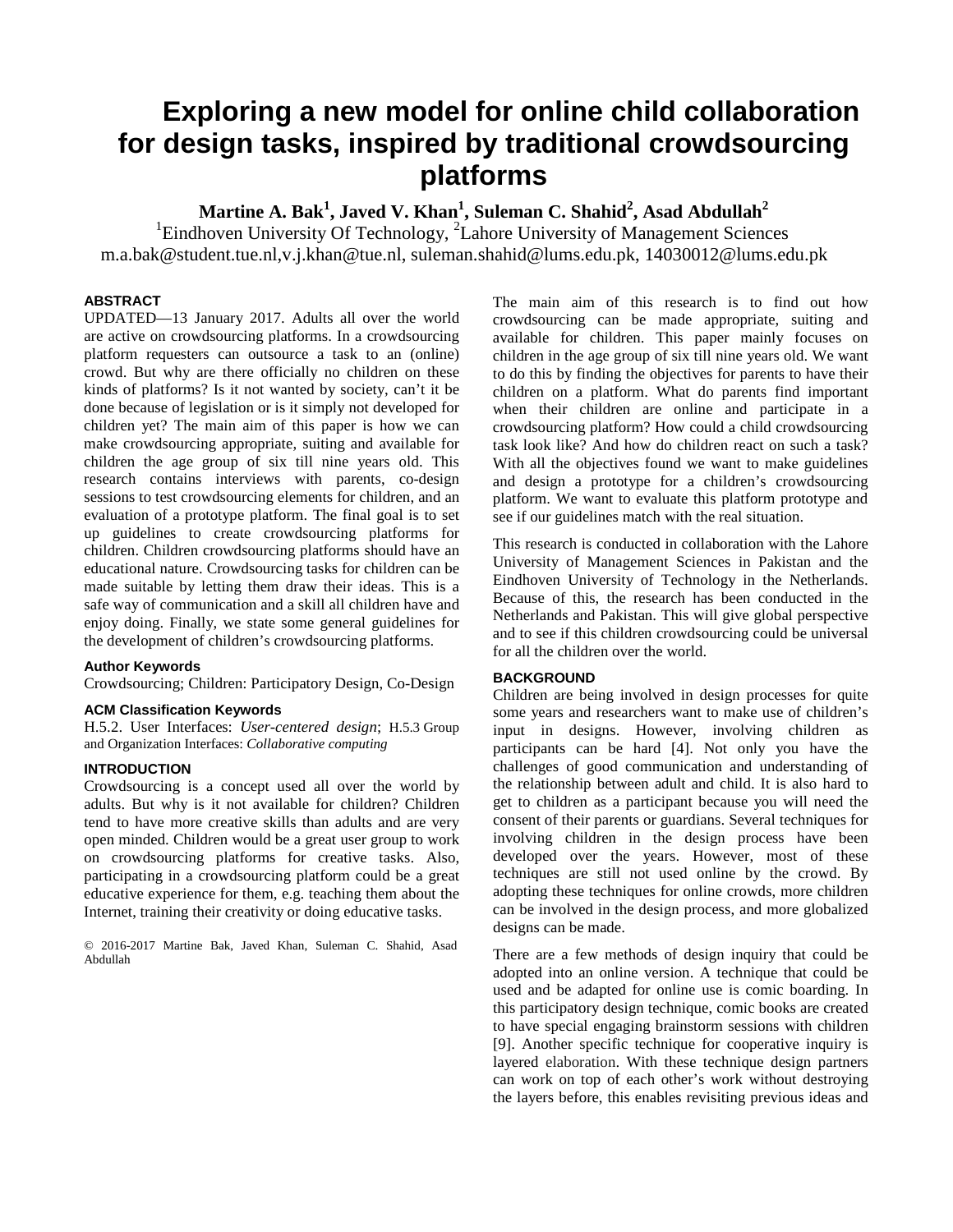has input from several people [14]. This technique has been adapted to create a co-located cooperative design method. This method became a tool that was developed and called DisCo. This tool had the basis of layered elaboration and made into software drawing board [13].

But if child participants for design processes are wanted, why are there not a lot of crowdsource platforms for children? This would give quick access to input from children all over the world. There are a few examples of children crowdsource initiatives, but these are very limited. Lego has the Platform of Lego Ideas, which is open for children from the age of 13 [10]. Ikea has a reoccurring online design competition for designing stuffed animals for a good cause [5]. And in the Netherlands, there is an initiative for younger kids to make small stories, called "Brikkies", with illustrations. This platform is called Brikki [1].

We could hypothesize several reasons why children crowdsourcing platforms are not widely available for children this could be because it is simply not wanted by society? Or not made available for children because these platforms are simply not developed? Or is it not allowed because of legislation?

There is legislation about children and working and participating on crowdsource platform. "*Existing crowdsourcing platforms demand members be at least 18 years of age*" [6]. There are a few exceptions like the platform of Lego Ideas. Lego's terms of service states "*To access the Platform, you must be at least 13 years old. If you are between 13 years and 18 years old you can create and submit ideas, however, we will need a parental consent from your parent/legal guardian if the idea goes into production or if we decide to produce your idea.*" [11]. Next to this legislation there can be other reasons why children are not on crowdsourcing platforms.

Another reason could be because doing tasks on a platform can be seen as work or exploitation and the reward can be monetary. The United Nations states guidelines for its member nations about work: "*The minimum age for work should not be below the age for finishing compulsory schooling, which is generally 15*" … "*Children between the ages of 13 and 15 years old may do light work, as long as it does not threaten their health and safety, or hinder their education or vocational orientation and training.*" [12]. However, there are a few exceptions. For example, in the Netherlands, it is allowed by law to do acting and modeling jobs for a few hours a year with strict boundaries as of a very young age. In the age group until seven years old they are allowed to work two or four hours a day, six days a year. From seven till thirteen years old the child gets the more they are allowed to do, still with strict boundaries [3].

# **METHOD**

<span id="page-1-0"></span>This research on investigating the possibilities of crowdsourcing for children consists out of three main parts.

First, to identify current behavior and opportunities a round of interviews with parents was conducted. Secondly, based on the insights of the interviews, a co-design session with children was held. And as the third part, a prototype based on the previous research was evaluated with children. Together this should give a good impression what crowdsourcing can be for children.

#### **Interviews**

The first part of the research consisted of interviewing parents with children in the age group of six till nine years old. In total five families (seven parents, ten children) were interviewed. The primary interviewees were the parents, but the children intervened at times as well, as they were in the room as well. There will be referred to the Participants with the abbreviation P followed by the number of order participation, so participant one will be P1. Three of the interviews were conducted at a code dojo session  $1$  at Tilburg University. The other two interviews took place at the home of the family. As all the families are from the Netherlands, the interviews were conducted in Dutch. The quotes in the results are translated by the authors.

These interviews were semi-structured and several themes were discussed. The first theme discussed was education, extra curriculum, and work. This theme was discussed to identify the current preoccupations of the children. After this, current online behavior and supervision were discussed to see if children are already online and how independent the children are on- and offline. To look for potential rewards in the platform, current rewards in the household were discussed. To finish the interviews, online collaboration was discussed to identify how willing parents are to let their children come in contact with others-and what the most important factors are for children to collaborate on a crowdsourcing platform.

#### **Co-design**

Co-design sessions at primary schools were conducted to see the response of the children on a few points for a potential crowdsourcing platform. This session structure was set up based on the framework of Mazzone, et al. (2011) [8] and with the use of the book Evaluating children's interactive products [7]. One of the sessions took place in the Netherlands with nine children and the other session in Pakistan with 20 children. The co-design session took place in two different cultures to see if it was applicable for all kind of children in different cultures, as an online platform would be available all over the world. The children that participated were all in the age group of six until nine years old. In these sessions, we tested if children were capable of conducting a design task on paper. If the children are capable of completing this design task we can translate this into children crowdsourcing platforms.

 $1 \text{ Code }$  dojo session, Is a group catering for children were they can learn about programming.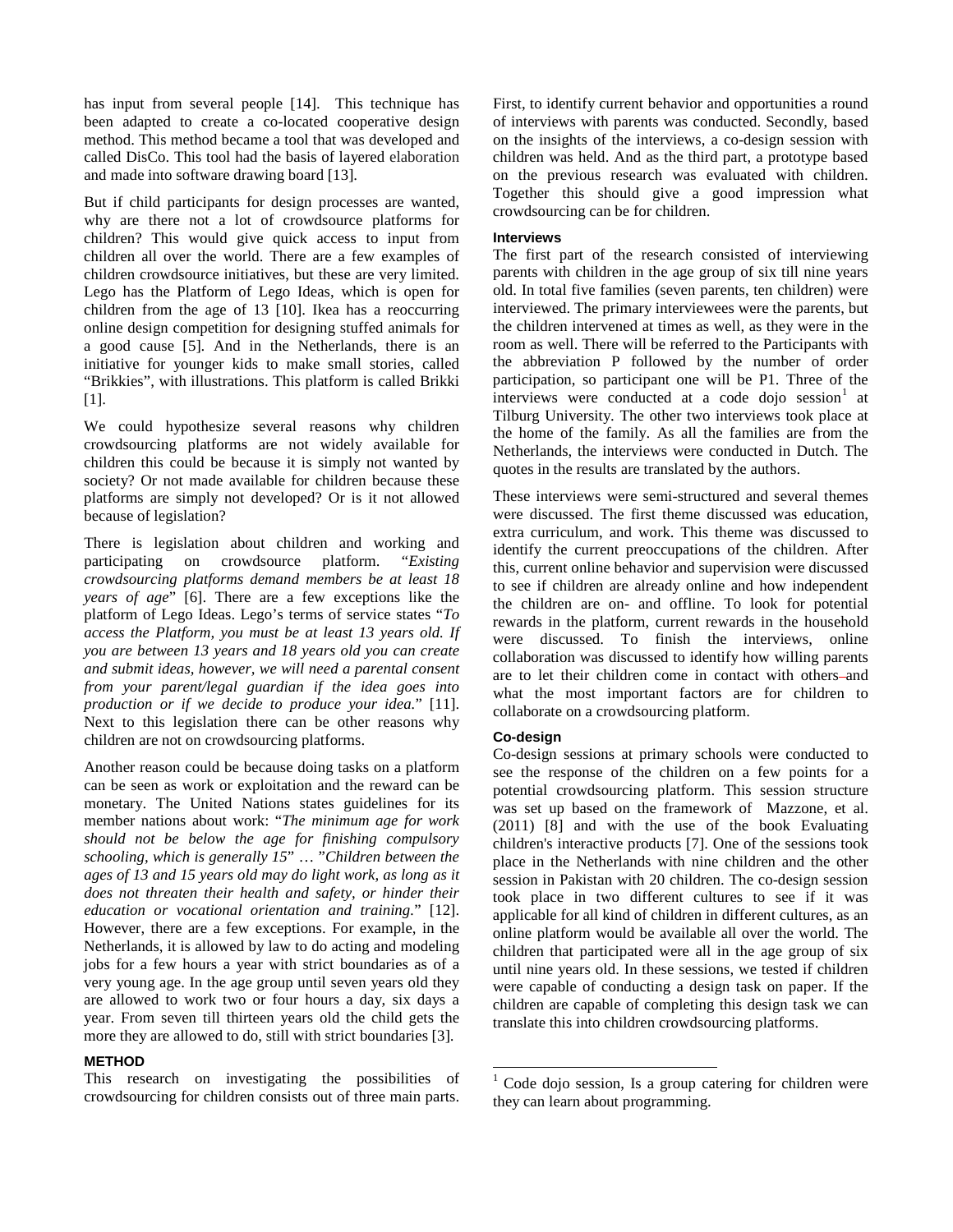The children in both countries had to do two tasks. The first was to complete a design task. The assignment was titled: "Draw your dream toy here!". We wanted to see how children handle such a drawing task and if the drawings were implementable in crowdsourcing platforms for children. The second task was to work on the look and feel for a platform. The materials the children got for this tasks was a tablet frame printed on paper. To create their design for the platform they could choose from six designed styles of buttons and elements of a website. These buttons were mostly for navigation for the platform and drawing board designs were provided. With this, they could pick the designs they liked most and themselves create a screen of a platform. The children were also allowed to draw on their designs. This task was created to see what they liked and how we could create a prototype crowdsourcing platform for children.



**Fig 1. Setup co-design session in the Netherlands**

# **Evaluation**

The design, implementation, and evaluation of a crowdsourcing platform for children followed after this. We build a visual and interactive prototype, the prototype platform was called: Sparkle Crowd. The designs were based on the output of the co-design session. This prototype was evaluated with children in the age group from six till nine years old. They all got presented the app and asked to do (several) drawing assignments and explore the app. During the task, they were asked some questions about the looks of the app, the kind of assignments and the functionality of the app overall and the drawing pad specifically.



**Fig 2. Setup Evaluation in Pakistan**

The simple 3-tier client-server model is to be implemented for the development of the platform. The clients will primarily include web browser which will communicate with a web server and database server. Frontend and backend technologies were decided after considering various factors like performance and features availability. The major factor which is playing role in making a decision is CPU & Resource management by the platform and footprint. PHP, having a smaller footprint and light weight add-ons is selected to be the backend language. All the libraries and additional frameworks including Node.js and Angular JS can be used with open source PHP. MySQL database will be used with PHP to store data on the database server. The front-end web languages will be HTML5+CSS3.



# **Fig 3. Illustration of the simple 3-tier client-server model RESULTS**

# **Interviews (in the Netherlands only)**

#### *Education, extra curriculum and work*

The first section of questions was about the current situation of the children, e.g. to see what kind of education schools offer. Do they already have education how to use the Internet for example and how would this work on an educational crowdsourcing platform fit in this?

Most of the schools only offer extra circular activities if a child falls behind or works above average. Like getting the remedial teaching of extra challenges in the plus class.

• "*They do have extra to offer for extra intelligent children, plus classes. For the children that stay behind, they have tutoring and extra programs. But this applies not to our children. They are just above average*"- P7

All children are enrolled in an extra activity next to the school. The typical things they are enrolled in are sports or something artistic.

Most of the children did have access to educational games on the computer, and played them, but not all that frequently. Parents mentioned they don't want to pay for this software and look for a free alternative. And often schools provided them with the software they also used in class.

Two of the children both nine years old did do "work" within the boundaries of the law. One child did a modeling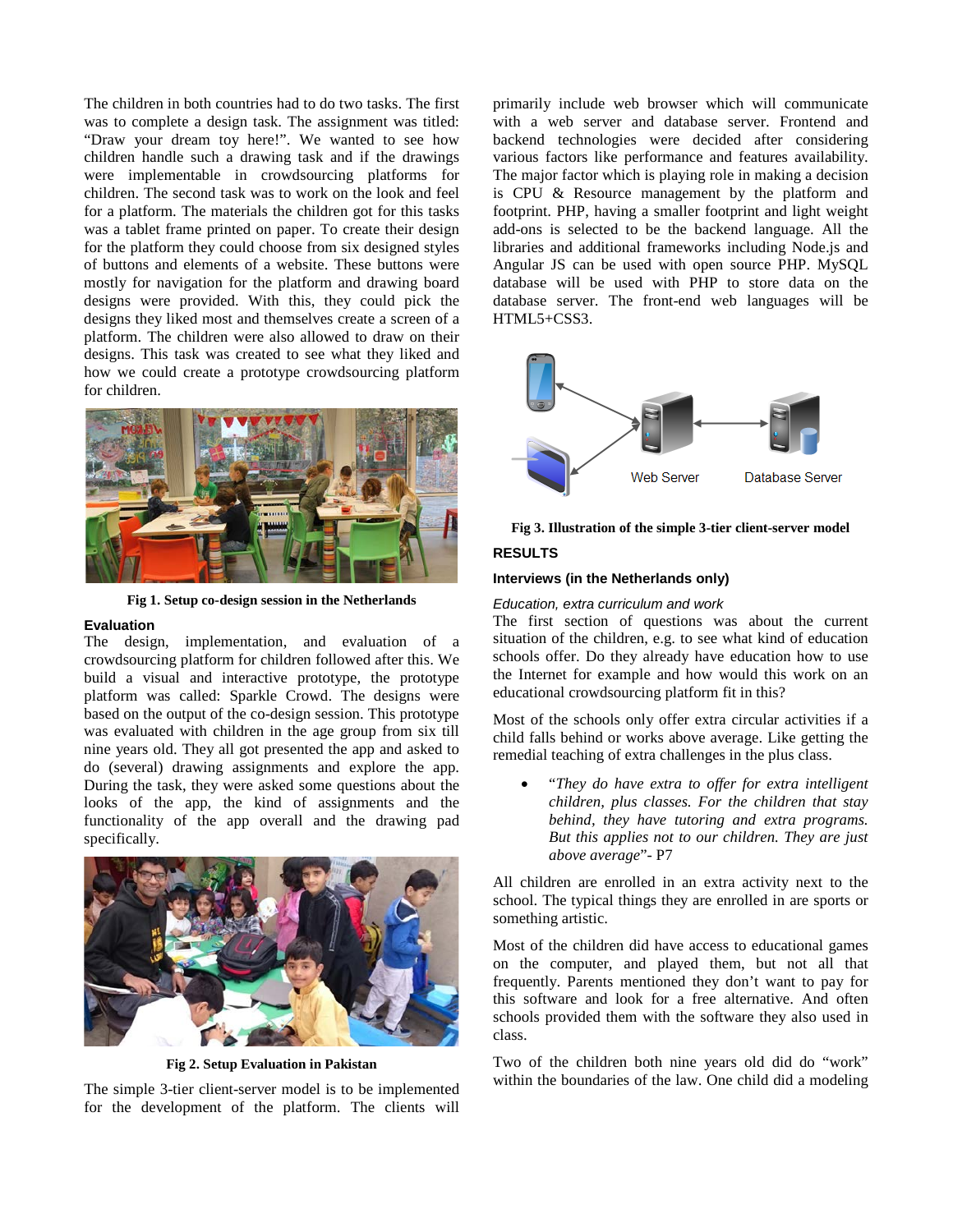job once for a clothing shop. The other child once had a small acting job in a television series.

# *Overhead*

The questions about overhead were focused on seeing how independent the children are and to see if children could work on a platform alone. How comfortable are the parents with this?

There is a big difference in the independence of a child of six and one of nine. Most older siblings may stay at home alone for a little while. The youngest around six were never left alone. And if they were allowed to stay at home the parent was not far away. Some siblings are trusted to stay at home together. In some situations, this would get out of hand.

#### *Current online behavior Child*

Questions about current online behavior were to find out if children are online; if yes, what kinds of activities are they doing and for how much time during a week?

The most common activities children do on the computer, tablet or smartphone are watching videos on YouTube, play Minecraft, or play Star Wars games.

All the parents had rules about being online for their children. There was no supervision with software tools. Most of the parents are nearby their child if they are online and keep an eye on their behavior. Some do check the browsing history of the child

• "*My son is very active on YouTube watching videos. I don't sit next to him, but he is on the account of my husband and we check the history of the account.*" – P3

Also, most of the children were not allowed to play games online connecting with other people.

• "*He is not online with other people because I don't approve that. Because I have no idea who is behind that. I will leave him in its own safe world. If they play it together with a friend, then I don't mind. If they connect to each other.*" – P4

Most of the children were not allowed to go on Facebook or do chats. One of the parents did Facebook together with the child to teach them about social media.

Some parents think it is very important to get the child educated about being online. However, often they don't exactly know how to do this. This is new for them as well. Schools don't act upon this that much. Some parents do think that this should be taught at school as well.

<span id="page-3-0"></span>Most children are online on a daily basis. Approximately half an hour a day according to these interviews. However, in some cases, children can sometimes stay active on the computer a bit longer, like in the weekends.

<span id="page-3-1"></span>• "*Normally half an hour per day. And Saturday and Sunday are exceptions*". – P6

- "*They may play games or spend time on the internet from half 5 until 5. So, about half an hour per day and sometimes it is a bit longer*" – P2
- "*They have their own phone. So, certainly for half an hour a day. And sometimes also an extra hour on the tablet*" – P4

Parents knew some educational platforms. However, if the school does not provide them for free the children will not work on them. Parents do think they are too expensive. They look for free educational (online) tools. Tools they used are Bloon<sup>[2](#page-3-0)</sup> a free tool or Squla<sup>[3](#page-3-1)</sup> if this was provided by school.

### *Rewards*

We asked questions to parents how they reward their children, to see if we can use these tools also in a crowdsourcing platform as rewards and to what extent they are rewarded.

Rewards are often small gestures in families. Parents give their children a little snack for example or some extra playtime Some parents give small gifts for extra good behavior.

Most of the children get more negative reinforcement instead of rewards all the time.

- "*We don't reward really. We do it if he does the dishes really fast, then he will get a cookie and there is time for a game*" – P1
- "*They get minutes on the tablet*" P6
- "*With cookies and candy. Actually, they are allowed to do everything. I first ask myself why they can't. So, actually we don't reward that much*" – P4

# *Online Collaboration*

We asked the parents how they did feel about the online collaboration of their children and if they are open to meet other cultures online.

Not all parents are open to new cultures. However, others want to stimulate to meet new cultures. So, this depended on the family.

Most children are very creative and probably are able to create drawings for an assignment. Parents compared this with Minecraft.

• "*Minecraft is also a lot of building. So, it could be more or less the same*" – P1

 $2$  www. bloon-methode.nl/, a free online method to practice spelling

<sup>&</sup>lt;sup>3</sup> www.squla.nl, a subscription based platform to practice all subjects in primary school.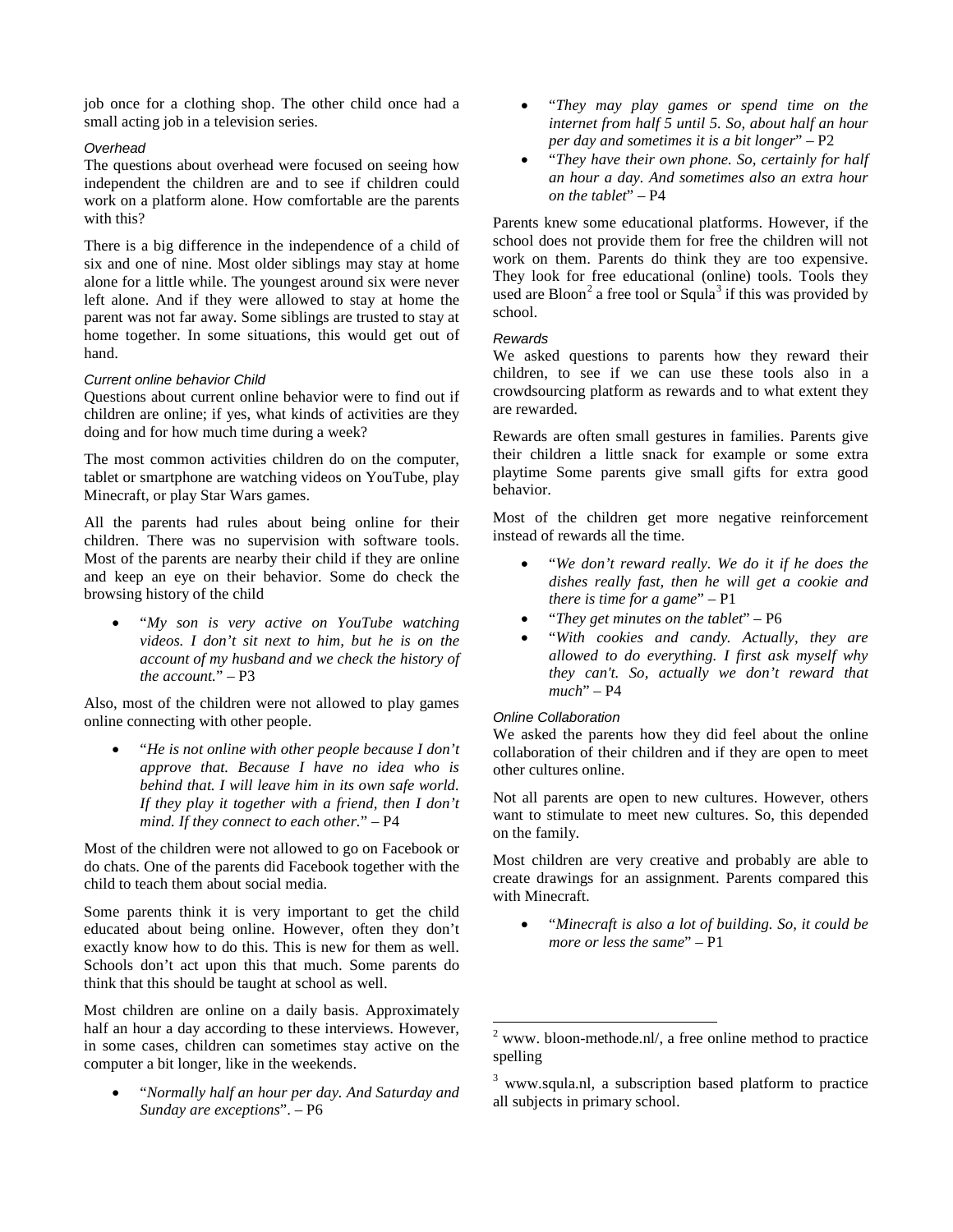#### **Co-design**

#### *Introduction*

In the introduction, we asked the class a few questions about the Internet. They got the concept of what the Internet is and what a web page/app is. Almost all of them could explain what the Internet was and how they used certain apps.

#### *Drawing*

In the Netherlands, a group of nine children between the age of seven and eight years old participated in the codesign session. Seven out of nine had an idea right away. Two boys were a bit slower and did not have inspiration right away. The lead researcher helped them a bit in a direction like a parent or a teacher could do. In the end, they all produced at least one drawing in about 25 minutes. One child stood out and made a series of three drawings. In total, the group of children produced 11 product idea drawings.

Also in Pakistan, the assignment was received nicely. In this session, 20 children participated. Children were quite excited and talked to their peers to come up with some different sort of toys they were more prone to make a new toy by combining two existing toys. These children drew also a lot of robots. Furthermore, a lot of ideas had to do with badminton. One of the children started with an idea with a badminton game and the children around this used this as inspiration. This resulted in a lot of drawings with badminton as the main inspiration.



**Fig 3. A drawing of a child in the Netherlands. Titled: getting well hug robot (caring robot)**



**Fig 4. Drawing of a child in Pakistan. Titled: Remote control ship, remote control car, bat ball, computer helicopter.** 

It depends on the child how creative they are and how confident they are to put this on paper. However, all the children were capable of drawing a dream toy. The children all drew different things. There were a few recurring themes; these were robots and stuffed animals. Boys drew more of the robots, but also villains, heroes, and cars. And girls more of the stuffed animals with a touch robot and games. Between the drawings in Pakistan and the Netherlands, it showed that the children in the Netherlands drew a bit more expressive and these drawings had more intense coloring. The drawings from the children in Pakistan were a bit more minimalistic with less use coloring of the drawn objects. Also, the children in Pakistan were more focused on creating new toys by combining two existing toys. As the children in the Netherlands gave more existing toys their own new creative touch.

#### *Web designing*

All of the children designed at least one tablet page. For both the children in Pakistan and the Netherlands this was a somewhat harder task for them. Most of them did not think about a concept for the page. They just looked at the materials and picked what they liked. The girls put more emphasis on the colors and the looks. Boys had more of a technical idea behind it, they focused more on buttons and explained how this would work. Girls in the contrary made something they thought was pretty. In the end, the children liked the materials of the buttons and drawing boards that were provided. All different styles were used.

Children designed more the look and feel than a concept. All the kind of styles of materials were used. There was not one kind of style that really stood out. The children mixed all kind of styles on one tablet screen paper. The most used element was the logo of Sparkle Crowd. Also, the children used their own imagination and drew on the tablet screen.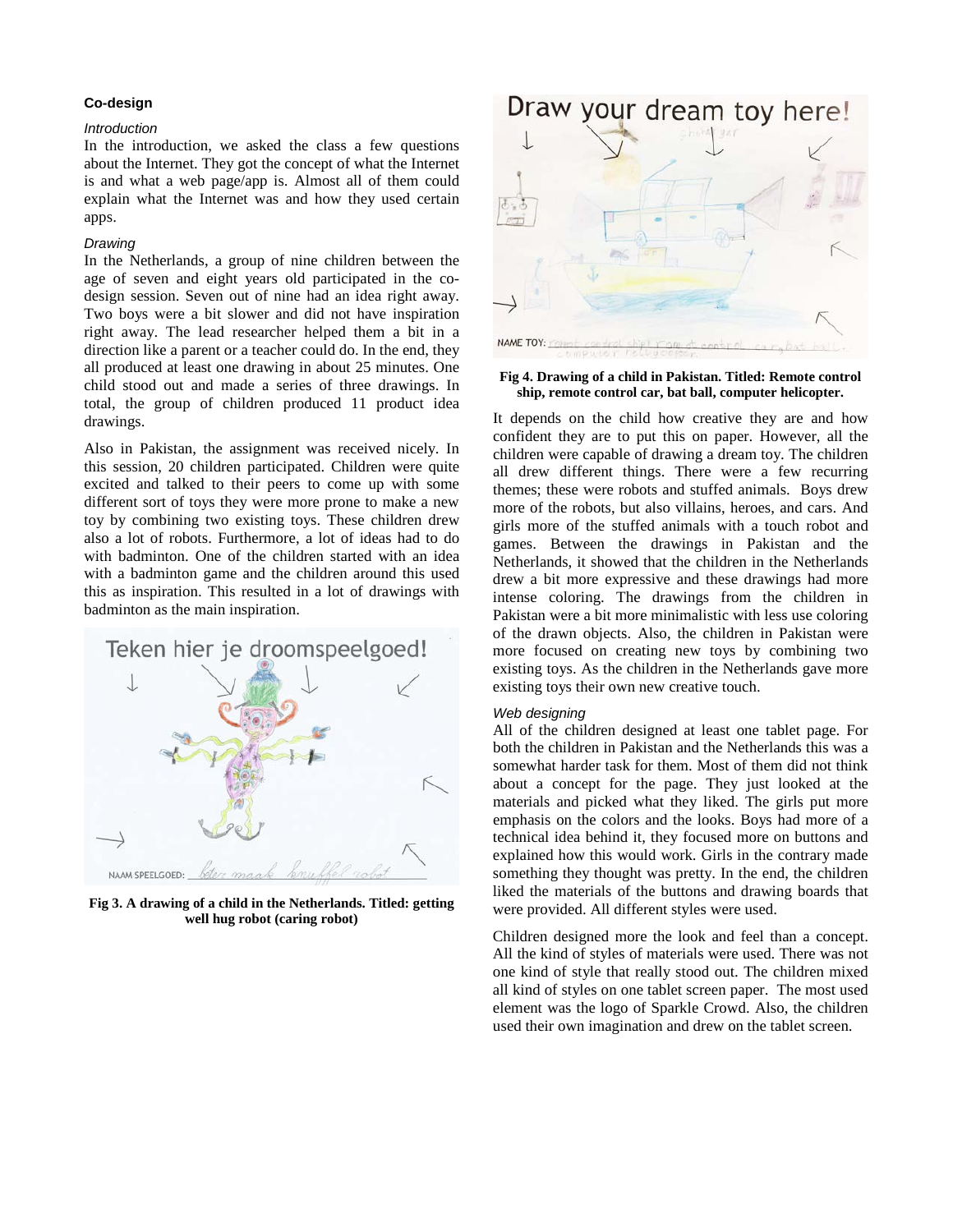

**Fig 5. A tablet screen designed by a child in the Netherlands with extra drawings on top.** 



**Fig 6. A tablet screen designed by a child in Pakistan.** 

# **Evaluation**

When evaluating initial ideas about children's crowdsourcing, the children were confronted with the prototype of Sparkle Crowd. In the Netherlands, we tested with four children in a home setting with children from six till nine years old. And in Pakistan, we tested 12 children in a primary school in the age of five and six years old.

All the children were enthusiastic about the app and wanted to start drawing right way. They did not extensively explore the app for all the functionalities; they were really drawn to the drawing assignment.

Most of the children had to figure out how the drawing tool worked. However, after a few minutes, they figured it out and continued drawing and trying all the tools available.

There was a difference to be seen between the age of six and nine. The younger children were not that focused on the drawing assignment but, just enjoyed themselves drawing on the pad and using their fantasy. The older children were very capable of drawing precise ideas and had more detail in their work, with a more detailed idea behind it.



**Fig 7 and 8. Drawings by children in Pakistan age five - six years old**



**Fig 9. Drawing by a child in the Netherlands age of nine years old**

During the drawing, we asked them a few questions about the impression of the app. Overall they liked the looks of the app. Some children were more focused on working on a specific theme, while others prefer it if they could do free drawing.

# **DISCUSSION**

Overall, we can make crowdsourcing available for children in a safe way. Parents were quite specific about the platform needs to be safe. Parents mentioned that the children were not allowed to post YouTube videos of themselves and the children were not allowed on social media or any other chat related activities. To overcome this treat we tried how communication by drawings works and if the parents can see this as safe.

Drawing and the drawing pad have some limitations because the children can't explain anything more behind the idea. However, results in this platform could be better used as inspiration and not a readymade product idea. Also, having a drawing pad gives some limitations as well, because the children had some trouble using the drawing tool at first. However, this probably would not be a problem because children go through the similar process drawing on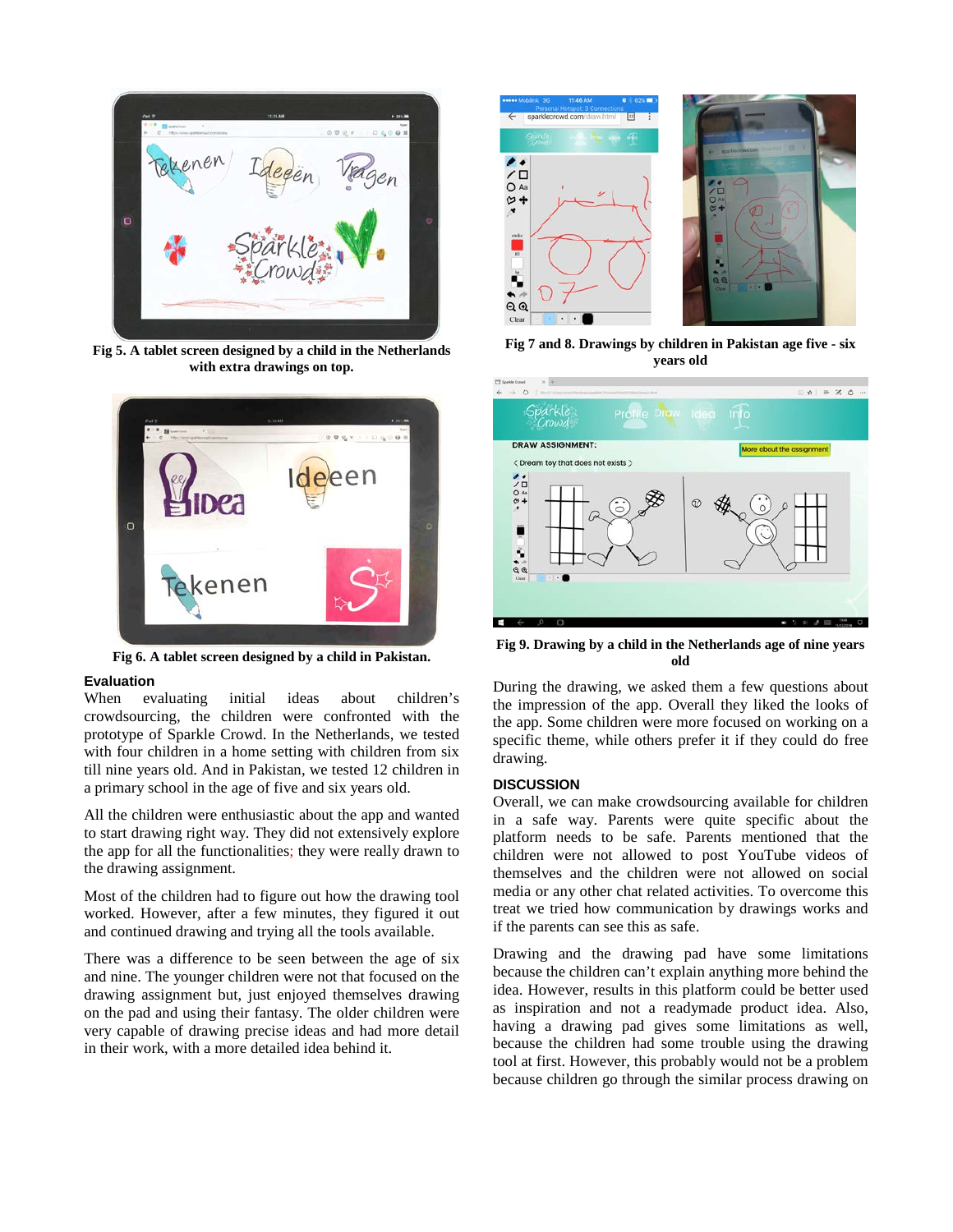electronic or traditional media. They have to explore the medium in order to work with it [2].

Other elements of the crowdsourcing platform were not explored extensively. For example, rewards on the platform should be in the sense small gestures that keep them motivated and willing to participate in the platform. Is the educational expect enough for children to be encouraged and continue to work on the platform? Also, the further out collaboration through the platform can be examined more. For safety reasons in the prototype of Sparkle Crowd, the children can only see others' work, but they cannot yet react to each other's work. More explorations with layered elaboration can be added to the platform.

Overall for a child platform, there are age differences. In this paper, we focus on children in the age group of six till nine years old. Already in this age group, we saw great differences. We saw differences in the capabilities on the drawing itself, but also in the detail level of the ideas. Therefore the age of the child should be known in the platform. If it was possible to filter the results of the drawings by for example of age or gender it could be valuable for user research and co-design.

What also could be valuable for user research and code design was that during evaluation the children draw sometimes more or less within the same theme. If your tasks have a lot of the same responses this could say that there is a general interest for that kind or answer to that task.

# **CONCLUSION**

This paper discussed how to make crowdsourcing appropriate, suiting and available for children. We conducted interviews with parents to identify the objectives of the parents for getting children involved in an online collaboration platform. After this, we examined several elements of a crowdsourcing platform to make them suiting for children. And after this, we build a prototype with the input of the research. And this prototype was evaluated if the children would be able to work with it.

To make it appropriate and suiting for children the focus should be a learning experience. This would also not interfere with legislation. If these platforms contain learning experiences and not real working tasks, the children will be rewarded with education and train more of their creativity. Safety within the platform can be granted working with communication trough drawing and with tasks that are provided by adults and being reviewed by a team of critical adults.

A crowdsource task for children explored in this paper is drawing assignments. This was mainly chosen after the interviews with the parents because of the main safety reasons and also the remarks of parents that not all young children are capable of typing yet. The assignments given are still in plain text and with examples of other children drawings. A good feature to add would be audio assignments that guide the children in the assignment better.

We can formulate guidelines for a child crowdsource platform based on the findings of this paper.

- Create a safe environment for the children to participate on, and that the parents trust.
- Tasks should have an educational nature.
- Children should receive small rewards. This could be in the form of a motivational quote, but not monetary.
- Tasks should be fitting to what the child is capable of. Task categories that could be thought of are drawing children products, illustrate books [9] or design children products logos.
- Parents need to be included in the account of the child.
- Special terms of service focused on the ownership of the results.

### **ACKNOWLEDGEMENTS**

I want to thank my coach, Javed Khan, for great mentoring and delivering me so much feedback.

I also want to thank Suleman Shahid as an expert from Pakistan to guide us in this research.

Next to this Asad Abdullah as my peer for the corporation and the executing of the research in Pakistan.

Finally, I want to thank the Design for Creatives squad, for the great feedback and working atmosphere this semester. Especially I want to thank Koen Damen from the squad for providing feedback for this paper.

# **REFERENCES**

- 1. Brikki. (2016). Retrieved from http://www.brikki.com/
- 2. Couse, L. J., & Chen, D. W. (2010). A tablet computer for young children? Exploring its viability for early childhood education. *Journal of Research on Technology in Education*, *43*(1), 75-96.
- 3. De Rijksoverheid. (2016). Mogen kinderen tot 13 jaar meewerken aan uitvoeringen? Retrieved from https://www.rijksoverheid.nl/onderwerpen/jongeren-enwerk/vraag-en-antwoord/mogen-kinderen-tot-13-jaarmeewerken-aan-uitvoeringen
- 4. Druin, A. (2002). The role of children in the design of new technology. *Behaviour and information technology*, *21*(1), 1-25.
- 5. Inter IKEA Systems B.V. (2016). IKEA FAMILY | Soft Toy Drawing Competition | Kids Designing for Kids. Retrieved from https://info.ikea-usa.com/softtoy